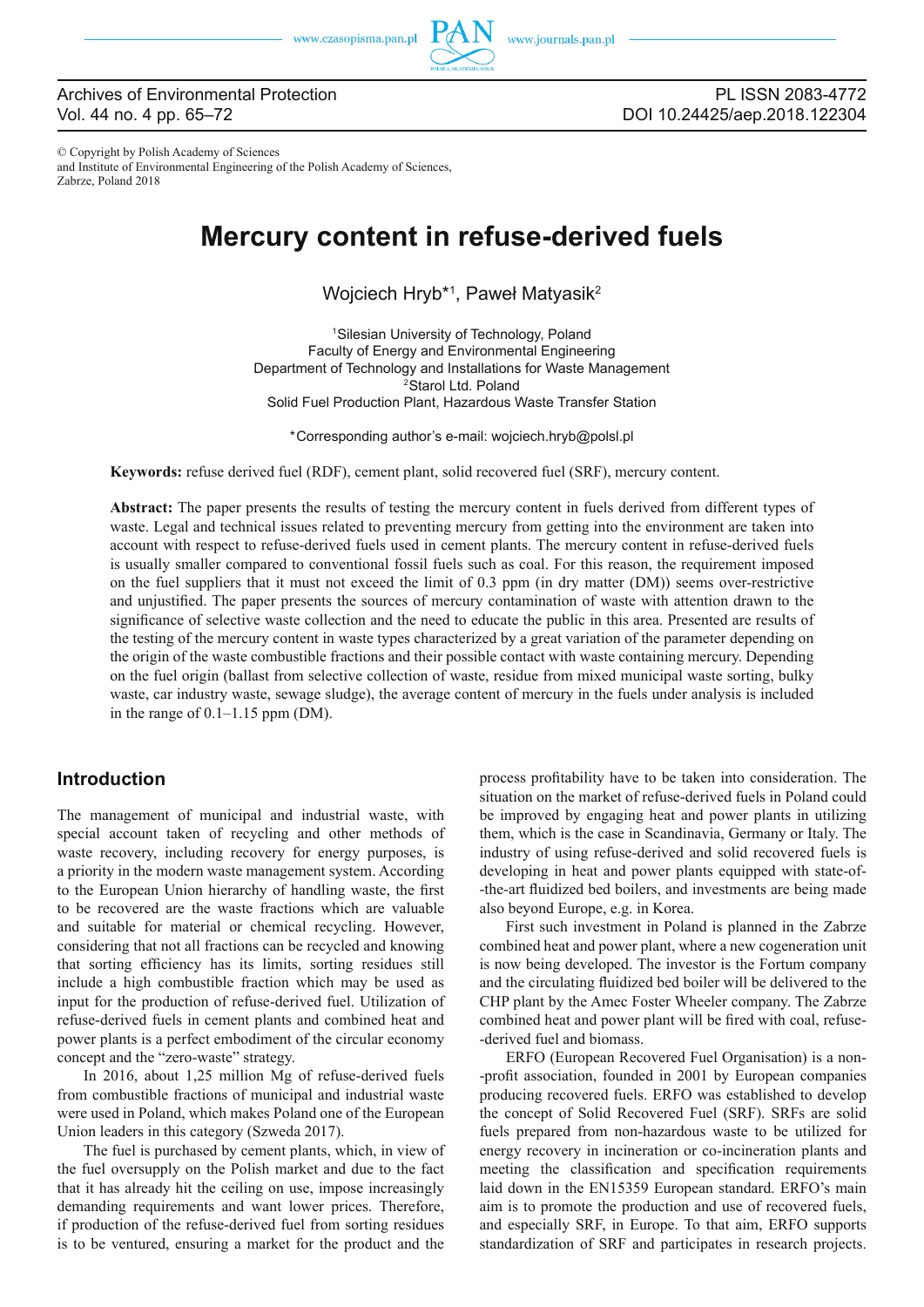ERFO participates in European political debates concerning policy and legislation related to SRF and has publication achievements (ERFO).

According to the European Waste Catalogue, refuse- -derived fuels are classed as waste marked with code 191210 (combustible waste), but they have to meet restrictive requirements of the cement plant. For this reason, in order to control the product quality, an RDF manufacturer should have its own laboratory. The fuel selected parameters can also be controlled systematically using specialist sensors in the manufacturing plant or in the cement plant (such sensors are offered by the Tomra Sorting company, for example).

The application of the refuse-derived fuel in cement kilns is beneficial to the environment  $-$  it prevents depletion of natural fuel resources and causes no ash or slag to remove. It is beneficial both to society, as it involves a smaller need to invest in the construction of new and costly incineration plants, reduces the amount of landfilled waste and ensures realization of the energy recovery process, and industry – owing to reduced production costs and increased competitiveness (Sładeczek 2012).

The chemical composition of refuse-derived fuels co- -fired in a cement kiln may have a substantial impact not only on the obtained clinker quality but also on the operational stability of the kiln installation. Due to that, RDF's are subject to restrictions concerning their content of alkalis, chlorine, fluorine and heavy metals, including mercury (Polish Cement Association 2008).

The properties of currently produced refuse-derived fuels are similar to those of conventional fossil fuels such as hard coal and in many cases they are even better. One of the requirements imposed by cement plants on the RDF is the content of mercury. The power and cement industries are a major source of mercury emissions. Metal compounds are fed into the cement kiln with raw materials, together with the fossil fuel and the RDF. Mercury is the most volatile metal. A reduction in mercury emissions into the atmosphere can be achieved by reducing the element content in the substrates and fuels fed into the cement kiln, and this requires controlling the mercury volume fed into the kiln installation.

#### *Legal and technical issues related to preventing mercury from getting into the environment in the context of refuse-derived fuels used in cement plants*

Cement plants using refuse-derived fuels have to comply with the emission limits set out in the Regulation of the Minister of the Environment of 4 November 2014 on emission standards for certain types of installations, fuel combustion sources and devices for firing or co-firing of waste (Journal of Laws 2014, item 1546). In the case of cement kilns used to produce clinker which are co-fired with waste, the emission standards for mercury total  $0.05$  mg/m<sup>3</sup><sub>u</sub> at a 10% content of oxygen in flue gases.

Within its scope, the above-mentioned regulation implements, among others, Directive 2010/75/EU of the European Parliament and of the Council of 24 November 2010 on industrial emissions. The Industrial Emissions Directive (IED) replaced seven binding directives, including the Council Directive 96/61/EC of 24 September 1996 concerning

integrated pollution prevention and control (IPPC), with a single legal act whose main task is to reduce the negative impact of industrial installations on the environment and, among others, to impose stricter restrictions on allowable values of emissions for combustion plants.

The now binding European regulations concerning co-firing of waste include the best available techniques (BAT) specified in the BAT reference document for the cement and lime industry (BAT 2010).

Through the Industrial Emissions Directive the role of the best available techniques has been strengthened. Before the Directive was adopted, the reference documents specifying the BAT had been used as guidelines and instructions for entities issuing relevant permits. Now the BAT conclusions are legally binding. They lay down the requirements that installations have to comply with within 4 years as of the date of publication of decisions on BAT conclusions. In March 2013 the BAT conclusion for cement, lime and magnesium oxide was adopted (BAT conclusions – production of cement 2013).

Mercury is released into the atmosphere both from natural and anthropogenic sources. It is estimated that half of the mercury contained in the atmosphere at present is of anthropogenic origin.

It is now the power industry that is responsible for the highest emissions of mercury into the air in the European Union. In 2013 mercury emissions from the cement and lime industry plants reached 11% of the total emissions in the EU-27 (E-PRTR 2013).

The ongoing measurements of mercury emissions from clinker burning installations indicate that in the European Union they are at the level of  $0.01-0.05$  mg/Nm<sup>3</sup>. Flue gases primarily contain elemental mercury  $(Hg<sup>0</sup>)$ , mercury ions  $(Hg<sup>2+</sup>)$  and mercury adsorbed on the surface of ash particles (Hg(p)) (Głodek and Sładeczek 2012).

Mercury is considered as one of the most toxic substances posing a hazard to the environment and being a threat to human health. For this reason, in 2009 the Governing Council of the UN Environment Program decided to commence works on a new international legal instrument. The name of the convention – the Minamata Convention on Mercury – comes from a Japanese city of Minamata, where in the mid-20th century thousands of inhabitants were poisoned with mercury due to the release of industrial wastewater from a chemical factory. On 24 September 2014 in the UN Headquarters in New York the convention was signed by more representatives of governments and countries, including Poland. The aim of the convention is comprehensive protection of the environment and human health from the adverse effects of mercury getting into the atmosphere, water and soil. It also aims to eliminate mercury from products and industrial processes. The convention also establishes rules of environment- -friendly management of waste containing mercury, addresses the application of appropriate methods of mercury storage and regulates issues concerning sites contaminated with the metal.

The project concerning guidelines on the best available techniques and the best environmental practices for installations emitting mercury into the atmosphere (in the light of the regulations of the Minamata Convention on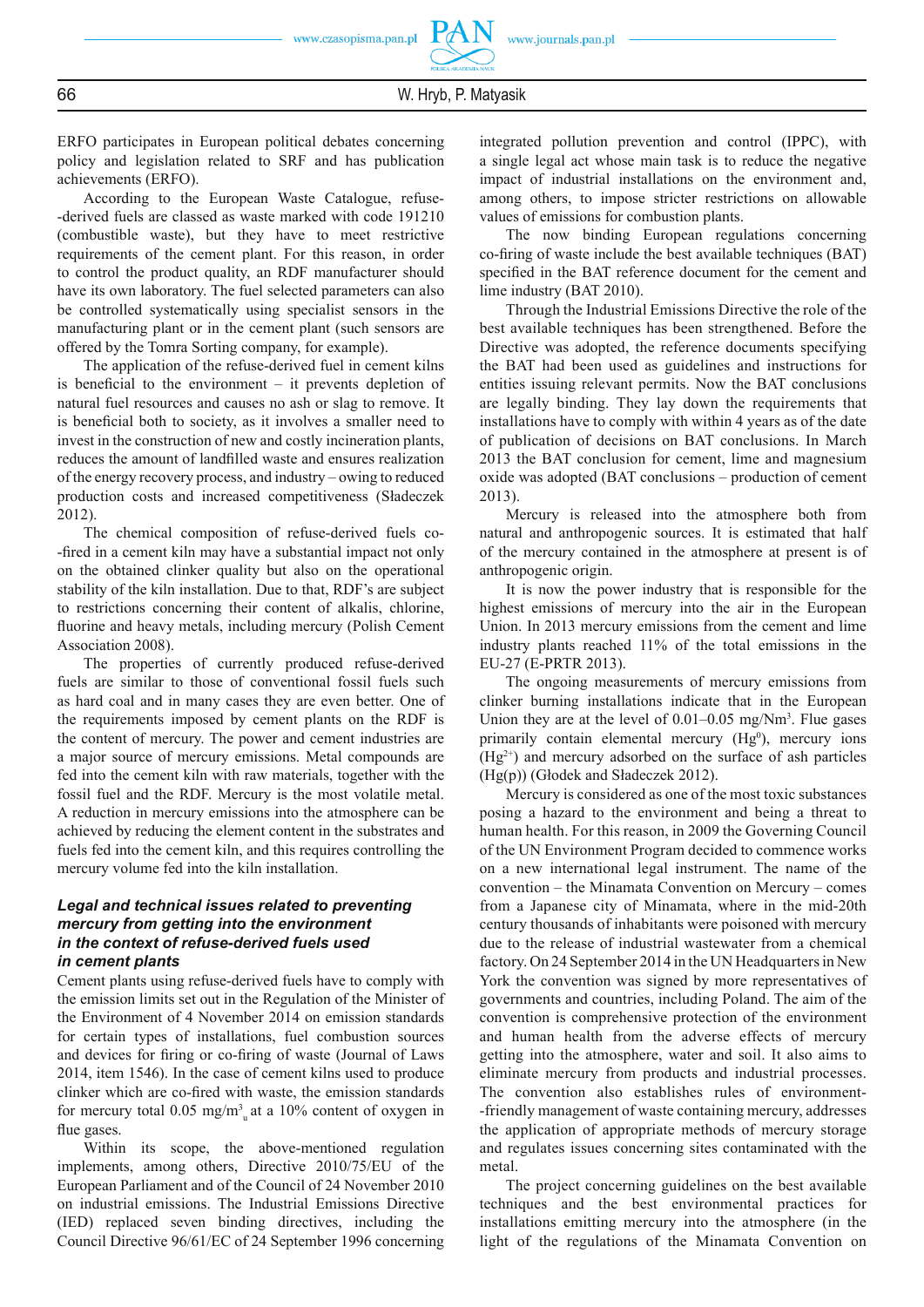Mercury) is the subject of the UN Environment Program public consultations.

One of the projects already completed in relation to the Minamata Convention is the developed set of guidelines for the cement industry (BAT-BEP, cement clinker production 2015).

The limits imposed by Polish cement plants on the mercury content in the refuse-derived fuel now vary in a rather wide range of 0.3–0.5 ppm (DM). The plants carry out tests of the material sampled and averaged from a delivered lot of refusederived fuels during three or five days.

In the cement industry, mercury is fed into the rotary kiln system together with the raw material and fuels. Due to the fact that mercury is highly volatile, most of the metal is emitted into the air and only a small part is immobilized in clinker. The paper (Głodek and Sładeczek 2012) presents the current state of knowledge of mercury circulation in the cement kiln system.

A typical range of the mercury content in conventional fuels and in RDF's in cement plants is presented in Table 1.

It follows from the table presented above that the range of the content of mercury in the refuse-derived fuel used to make clinker is often smaller compared to the conventional fossil fuel such as coal, where the content can be as high as 4.40 ppm (DM). For this reason, the requirement imposed on suppliers of the refuse-derived fuel that the mercury content must not exceed the limit of 0.3 ppm (DM) seems over-restrictive and unjustified.

It should also be remembered that the RDF composition may vary considerably and in some fuel lots mercury can occasionally reach the concentration of 1 to 10 ppm instead of the assumed range of 0.1–0.4 ppm (Genon and Brizio 2008).

This is why selective collection of hazardous waste containing mercury is so important. It is also essential that the RDF properties are controlled both at the stage of production (in the RDF manufacturer's laboratory) and at the stage of the fuel acceptance by the cement plant (in the plant's laboratory).

In (Genon and Brizio 2008) the tested 50/50% mixture of the RDF and coal used for clinker burning causes maximum emissions of mercury at the level of  $0.04246$  mg/Nm<sup>3</sup> in the cement plant. If coal only is used for this purpose, the emissions are higher and reach the level of 0.07588 mg/Nm<sup>3</sup>. This suggests that the application of refuse-derived fuels has a beneficial environmental effect due to smaller emissions of mercury.

Paper (Nasrullah et al. 2015) presents the elemental balance of production of the solid recovered fuel, i.e. fuel produced from commercial and industrial waste by mechanical treatment. Of the total mercury content in the fuel production input material, 45% was found in the SRF stream, 30% – in the reject material and  $25%$  – in the sieve residue fine fraction. No mercury was found in a heavy fraction. Half (51%) of the total load of mercury in the input waste stream was what is referred to as soft plastics.

Table 2 presents the results of a laboratory elemental analysis of commercial and industrial waste components with respect to the content of mercury (Nasrullah et al. 2015).

Table 3 presents the content of mercury in different fractions arising in the SRF production process (Nasrullah et al. 2015).

|                             | Hg              |  |  |
|-----------------------------|-----------------|--|--|
|                             | ppm (DM)        |  |  |
| (Genon and Brizio 2008)     | $0.02 - 4.40$   |  |  |
| (Genon and Brizio 2008)     | $0.02 - 0.1$    |  |  |
| (Genon and Brizio 2008)     | $0.1 - 0.4$     |  |  |
| (Głodek and Sładeczek 2012) | $< 0.06 - 0.22$ |  |  |
| (Głodek and Sładeczek 2012) | $0.31 - 1.45$   |  |  |
| (Głodek and Sładeczek 2012) | $0.01 - 0.40$   |  |  |
|                             | Source of data  |  |  |

**Table 1.** Mercury content in fuels used for clinker production in cement plants

**Table 2.** Mercury content in individual industrial and commercial waste components used for SRF production

| Element         | Unit          | Paper<br>and cardboard | <b>Plastics</b><br>(hard) | <b>Plastics</b><br>(soft) | <b>Textiles</b> | Rubber | Foam | Wood   | Fine<br>fraction |
|-----------------|---------------|------------------------|---------------------------|---------------------------|-----------------|--------|------|--------|------------------|
| Hg<br>(mercury) | mg/kg<br>(DM) | ${}_{0.05}$            | 0.05                      | 0.1                       | 0.2             | 0.08   | 0.2  | < 0.05 | 0.3              |

**Table 3.** Mercury content in different fractions arising in the SRF production process

| Element      | Unit          | Input waste stream<br>(commercial and<br>industrial waste) | Reject material<br>fraction | Fine fraction<br>(sieve residue) | <b>SRF</b> fraction |  |
|--------------|---------------|------------------------------------------------------------|-----------------------------|----------------------------------|---------------------|--|
| Hg (mercury) | mg/kg<br>(DM) | 0.1                                                        | 0.2                         | 0.4                              | 0.1                 |  |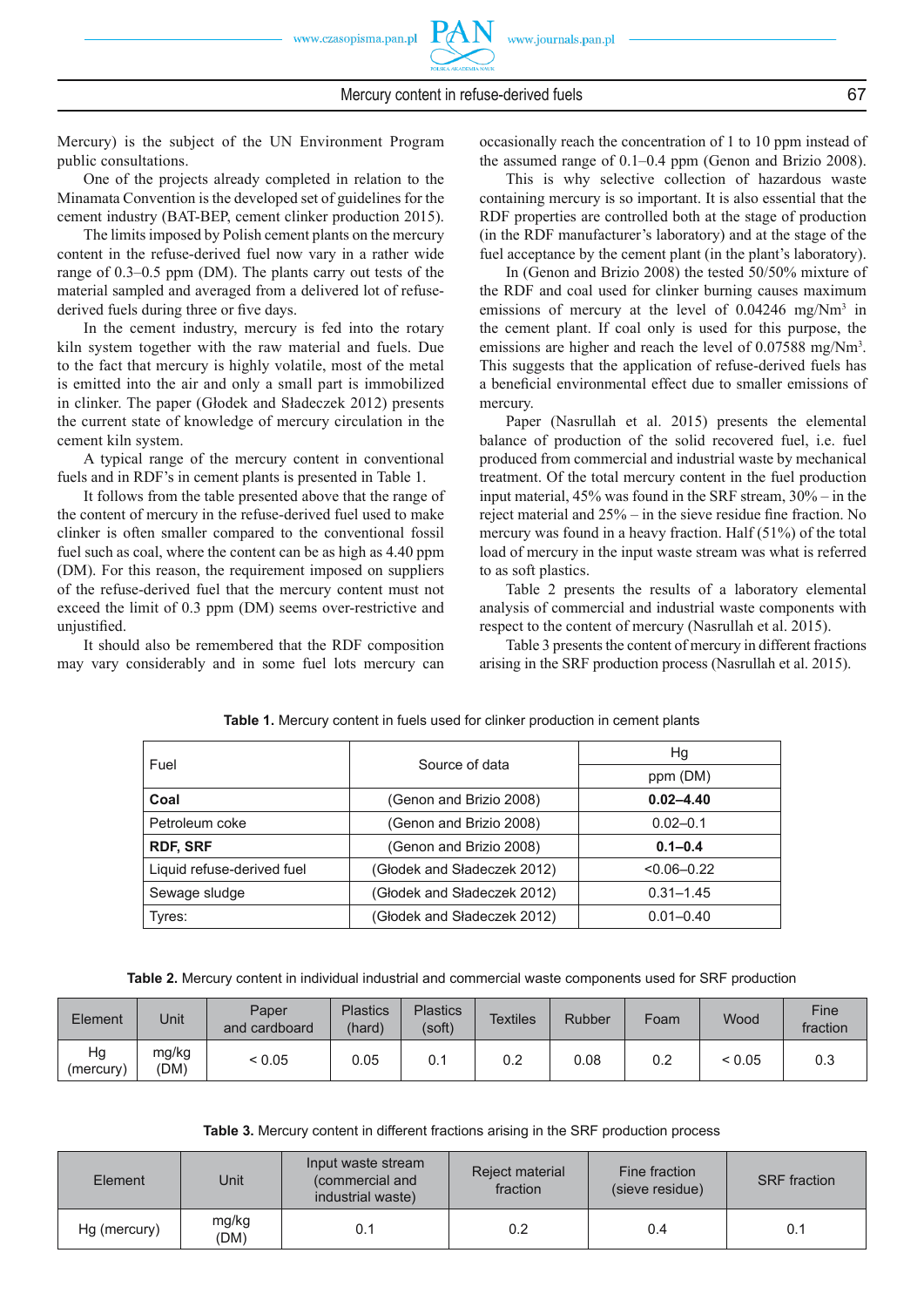A uniform classification system for solid recovered fuels (SRF's) was developed by the European Committee for Standardization (CEN). Under the CEN system, SRF's may be produced from non-hazardous waste only and applied exclusively in installations meeting technical and emissive standards established for refuse material co-firing. The input material for the SRF production process includes industrial, commercial and municipal waste, waste collected selectively, and construction and demolition waste. The fuel can be composed of selected fractions of plastics, paper, cardboard, textiles, rubber and wood. The classification system proposed by the CEN is based on three key and equivalent parameters that define the SRF properties: calorific value, chlorine content and mercury content. The parameters determine three aspects of assessment related to the fuel use: economic, technological and emissive. Each of them is assigned 5 quality classes, with limit properties established for each class. A combination of the class numbers determined for each of the three parameters gives the fuel classification code. The guidelines also recommend that individual parameter values should be established taking account of statistical principles and a strictly defined testing frequency as specified below (Sobolewski et al. 2007):

- for the net calorific value (NCV [MJ/kg], as-received state) – arithmetic mean,
- for the content of chlorine (Cl  $[\%]$ , dry state) arithmetic mean,
- for the content of mercury (Hg [mg/MJ], as-received state) – the median and the 80th percentile.

Table 4 presents the ranges of qualification parameters adopted by the CEN for SRF's according to the CEN technical specification TS 15359 [Technical Specification CEN/TS 15359:2006] EN 15359:2011 (WI=00343042) Solid Recovered Fuels – Specifications and classes, in Poland implemented as Standard PN-EN 15359:2012. In the case of data concerning the mercury concentration, the higher of the two statistical values is applied for the fuel classification. The main objective of the SRF code classification developed by the CEN is to offer a method of fuel identification that will be useful in contacts between the fuel manufacturer and receiver. These are of course only selected parameters defining the fuel properties which are essential from the receiver's perspective. It is very often necessary to provide a detailed characteristic through parameter specification, in compliance with the template annexed to the CEN/TS 15359 technical specification (Annex A).

Refuse-derived fuels are popular not only in the EU or Scandinavia. Waste management scenarios based on the production and utilization of RDF's are also analysed beyond Europe in countries such as Canada, for example. The paper (Reza et al. 2013) presents a waste management case study for the Metro Vancouver Regional District (Canadian province of British Columbia, population of 2.3 million). It includes an analysis of environmental and economic aspects of the production and utilization of the RDF as an alternative fuel for cement plants. A comprehensive assessment of the environmental impact was carried out using the life cycle assessment (LCA) method. The economic aspects were investigated by means of the cost-benefit analysis (CBA). The results confirm that production of the refuse-derived fuel and its utilization in cement kilns is a profitable solution for the Metro Vancouver district both environmentally and economically.

In (Samolada and Zabaniotou 2014) a SWOT (Strengths- -Weaknesses-Opportunities-Threats) analysis is conducted to compare two scenarios of the solid recovered fuel utilization in an existing cement plant and in a special combined heat and power plant. The results of the comparison favor the fuel utilization in the cement plant.

In (Wagland et al. 2011) a comparison is made between the process of combustion of coal co-fired with a 10% addition of the SRF and coal with a 10% addition of the RDF in a fluidized bed reactor. An analysis is conducted of the distribution of heavy metals, including mercury, in ash and flue gases. The results indicate that most mercury, unlike the other heavy metals, is released into the flue gases ( $\sim$ 90%) and  $\sim$ 10% is released into the ash, including fly ash, which proves the metal high volatility. The mercury concentration in the SRF textile and paper fractions was identical: 0.05 mg/kg (DM), whereas for sawdust it totaled 0.04 mg/kg (DM). The increased concentration of Hg, Zn, Cd, Pb, Cr in the RDF points to the presence of hazardous components, such as batteries, cosmetics or paints, for example.

#### *Content and origin of mercury in municipal waste*

In (Hławiczka and Cenowski 2013) the anthropogenic processes generating solid mercury-containing waste are systematized. The following process groups are distinguished:

- manufacture and utilization of products containing mercury
- waste incineration/combustion.

Mercury-containing products must be treated as a potential source of the metal in solid waste. Table 5 presents data concerning the consumption of mercury as a component used

| Classification parameter    | Statistical     | Unit                        | Class       |             |             |                |            |  |
|-----------------------------|-----------------|-----------------------------|-------------|-------------|-------------|----------------|------------|--|
|                             | measurement     |                             |             | 2           | 3           | $\overline{4}$ | 5          |  |
| Net calorific value (NCV)   | mean value      | [MJ/kg] – as-received state | $\geq 25$   | $\geq 20$   | $\geq 15$   | $\geq 10$      | $\geq 3$   |  |
| Chlorine (CI) concentration | mean value      | $[%]-$ dry state            | $\leq 0.2$  | $\leq 0.6$  | $\leq 1.0$  | $\leq 1.5$     | $\leq$ 3   |  |
| Mercury (Hg)                | median          | [mg/MJ] - as-received state | $\leq 0.02$ | $\leq 0.03$ | $\leq 0.08$ | $\leq 0.15$    | $\leq 0.5$ |  |
| concentration               | 80th percentile | [mg/MJ] - as-received state | $\leq 0.04$ | $\leq 0.06$ | $\leq 0.16$ | $\leq 0.30$    | $\leq 1.0$ |  |

**Table 4.** Solid recovered fuels – technical requirements and classes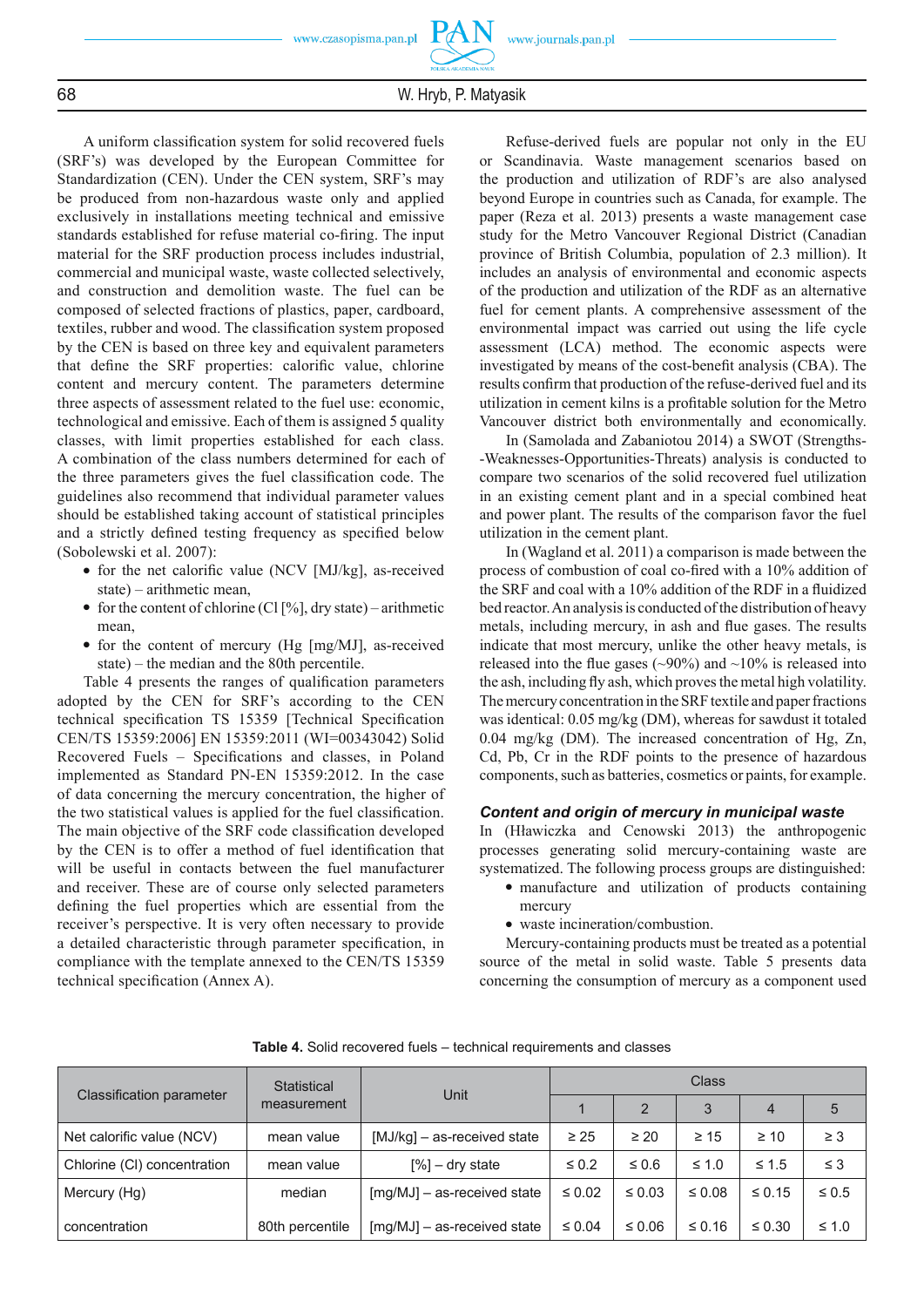to make different products, with a division into 3 geographical areas (Hławiczka and Cenowski 2013).

No such investigation into the consumption of mercury has been carried out in Poland yet.

Apart from the items listed in the table above, more mercury-containing products should be mentioned: cosmetics, paint preservatives and medicines. Once they become waste, the products should be selectively collected and disposed of appropriately. Unfortunately, some of them get into municipal or industrial waste, which makes it difficult to predict or estimate the level of mercury contamination of the combustible fraction of the material used for the RDF production.

It sometimes happens that municipal waste contains batteries, energy-saving bulbs and mercurial thermometers.

A report of the State Inspectorate of Environmental Protection indicates that in 2014 Poland failed to achieve the required levels of selective collection of batteries and portable accumulators. Considering the rise in the requirement level to  $45\%$ , it is rather dubious that this condition will be satisfied.

In 2014, 8273.61 kg of mercury-containing button batteries were placed on the Polish market (Report 2015).

Mercury is also present in the control and measurement apparatus, for example, in devices such as thermometers, barometers and pressure valves, as well as in manometers and blood pressure meters. The mercury content in a single device mentioned above is as follows: in a thermometer – from 1 to a few hundred grams, in an average blood pressure meter  $-\sim$  70 g, in a barometer or a manometer – from 70 to 140 g, in a pressure valve – from 100 to 600 g. The mercury content in a single piece of lighting equipment is of the order of several to a few dozen milligrams. The progress in technology has made it possible to substantially reduce the content of mercury in lighting equipment. Old lamps, which unfortunately are still in common use, contain the following amounts of mercury: neon displays in street lighting devices – from 500 to 2500 mg Hg/lamp, UV lamps used for illumination/light therapy, e.g. in beauty parlors – from 15 to 40 mg Hg/lamp, high-intensity lighting lamps (intended for outdoor use) from 20 to 70 mg Hg/lamp, sodium vapor lamps – from 9 to 20 mg Hg/lamp. Glow-tube lamps, which also contain mercury, are still used today as lighting devices. They are more energy-efficient compared to traditional lighting equipment but they are characterized by one essential disadvantage – withdrawn from use they pose a serious problem to the environment. An analysis of possible lighting technologies indicates that it is technically feasible to make lamps with the mercury content lower than 4 mg Hg/lamp, which is a single lamp limit that should characterize the best available technology (BAT) of the production of glow-tube lamps. In Poland, the problem of the mercury content in different kinds of waste remains practically unidentified (Hławiczka and Cenowski 2013).

The fact that mercury and fluorine occur simultaneously in mixed municipal waste and in the waste sieve residue samples proves that both fluorescent lamps and energy-saving lamps containing mercury are thrown into rubbish bins intended for mixed waste. This practice is additionally confirmed by vitrification of mixed municipal waste samples during tests aiming to identify ash phase changes.

The co-occurrence of mercury and fluorine in mixed municipal waste is remarkable because it is also solid proof that the extent of selective collection of worn-out lamps containing mercury (including energy-saving lamps) is rather limited.

Due to the identified higher content of mercury, the production line of fuels made from mixed municipal waste should implement solutions eliminating fine fractions of glass (Czajka 2013).

#### **Materials and methods**

#### **Reference methodology for mercury qualification** *in refuse-derived fuels – the testing procedure*

Despite the fact that, under the Regulation of the Minister of the Environment on the waste catalogue, refuse-derived fuels are still classed as waste, they have to meet a number of requirements concerning physiochemical properties specified by the purchaser. Therefore, in order to maintain appropriate standards, the Starol company has its own laboratory to examine both the delivered waste and the refuse-derived fuels. The waste variety and its changeable composition make it necessary to monitor waste in terms of its physiochemical parameters. The monitoring is also a tool to protect the installation against undesirable events. Laboratory control guarantees the composition stability of the refuse-derived fuels used in cement plants.

The content of mercury is one of the specially monitored parameters. Depending on the receiver of the fuel, the limit concentration varies from 0.3 ppm to 5 ppm. As a professional

| Process/product                   | Worldwide (total)<br>[Mg] | $EU$ countries $-15$<br>[Mg] | <b>USA</b><br>[Mg] |
|-----------------------------------|---------------------------|------------------------------|--------------------|
| Production of batteries           | 1081                      | 15                           | 16                 |
| Dental materials                  | 272                       | 70                           | 44                 |
| Control and measurement apparatus | 166                       | 26                           | 35                 |
| Lighting equipment                | 91                        | 21                           | 17                 |
| Electrical switches and relays    | 154                       | 25                           | 50                 |
| Other products                    | 175                       | 50                           | 50                 |
| Total                             | 1939                      | 207                          | 212                |

**Table 5.** Mercury consumption (Mg) for the production of selected materials and equipment in 2000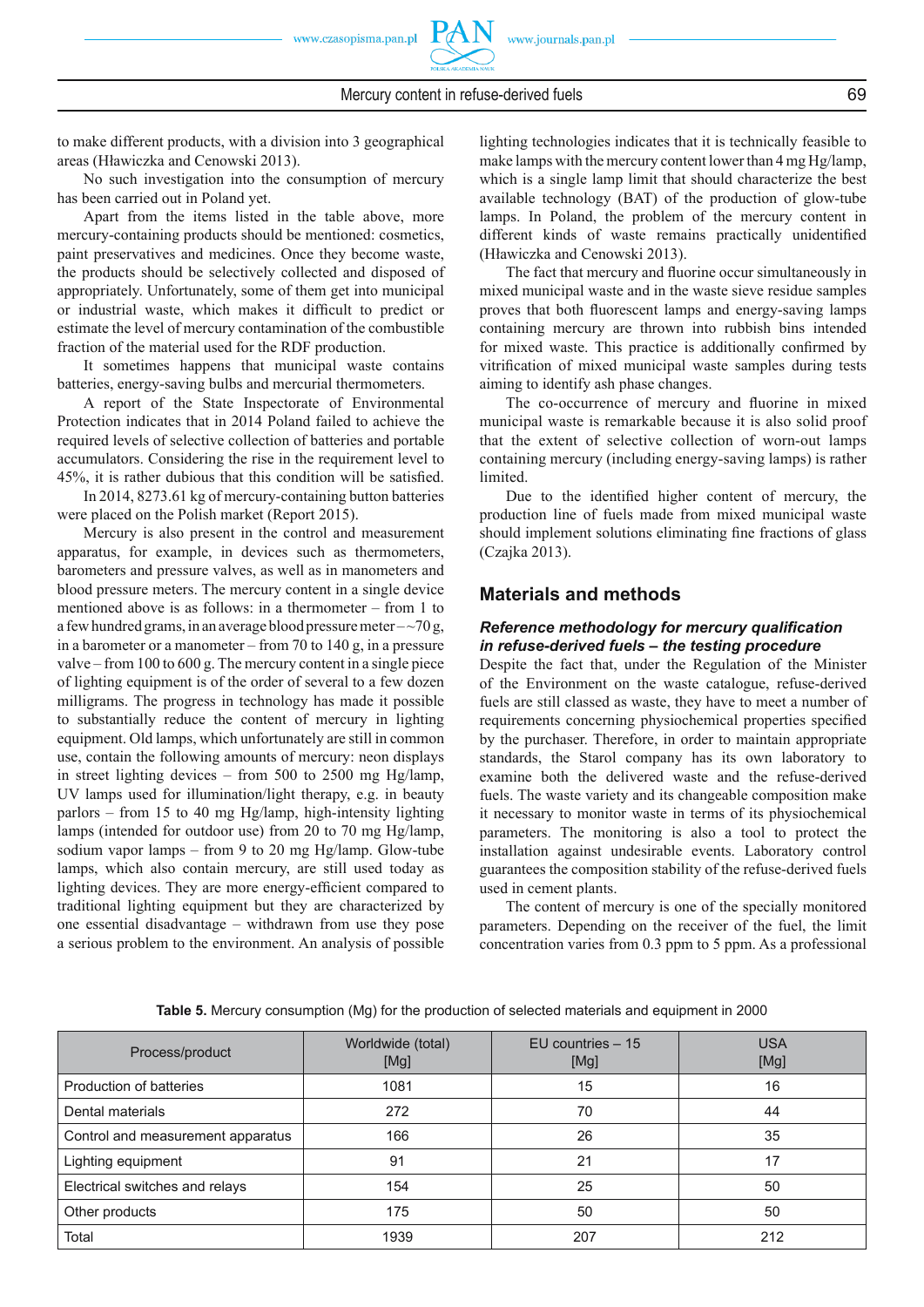refuse-derived fuel producer, the company Starol monitors the parameter in its own laboratory. The analysis is performed according to an in-house testing procedure using the Nippon Instruments Corporation MA-2 mercury analyzer.

The detector operates using the principle of cold vapor atomic absorption, which is described by the Lambert-Beer law.

The value of the logarithm of the falling-to-passing light ratio is proportional to the concentration of the mercury vapors.

The MA-2 analyzer is intended for measurements of the mercury content in solid, liquid and gaseous samples, without the need for the sample prior mineralization. The detection limit is 0.005 ng Hg. The carrier gas is purified dry air. The device is composed of a mercury analyzer and a personal computer.

The samples placed in the analyzer are automatically screened to detect the mercury content. The sample under analysis is thermally decomposed in the analyzer decomposition furnace. Mercury is then atomized and the released mercury vapors are absorbed in a gold amalgamator to produce the amalgam. Next, the amalgam is heated to release atomic mercury, which is qualified in the absorption chamber by means of the cold vapor atomic absorption spectrometry at the wavelength of 253.7 nm.

# **Results and discussion**

Table 6 presents example results of the analysis of a refuse- -derived fuel lot dispatched to a selected cement plant. The parameters indicated in the table are of great significance for the process of the fuel co-combustion in the cement kiln. They affect both the cement burning process stability and the emissive parameters. The mercury content is given in two places – as the element itself and as a constituent in the total amount of metals, together with thallium and cadmium.

#### *Impact of the waste origin on the content of mercury in RDF's*

The fact that the RDF manufacturer has its own laboratory creates a great opportunity in terms of testing a wide spectrum of different kinds of waste. Table 7 presents example results of testing the mercury content in fuels made from different refuse materials. The results are an average value of testing a great number of samples of fuels derived from different kinds of waste.

## **Conclusions**

The performed analysis of a wide spectrum of fuels made from different kinds of waste leads to conclusions which are of great importance from the perspective of the production of refuse- -derived fuels and their mercury content. The conclusions are listed below.

• Fuel production from the ballast of selective collection of waste (plastics, paper and cardboard) does not involve the risk of exceeding the limits of the mercury content in the produced fuel. This results from the fact that mercury-containing materials are generally not found in waste collected selectively.

| Results of the analysis of an example RDF lot dispatched to a selected cement plant |                  |                                  |      |  |  |  |  |
|-------------------------------------------------------------------------------------|------------------|----------------------------------|------|--|--|--|--|
| UNIT RESULTS                                                                        | PERIODIC RESULTS |                                  |      |  |  |  |  |
| Net calorific value [kJ/kq]:                                                        | 18620            | Hg [ppm]:                        | 0.23 |  |  |  |  |
| Chlorine content [%]:                                                               | 0.55             |                                  |      |  |  |  |  |
| Ash content [%]:                                                                    | 4.8              | Hg+Tl+Cd [ppm]:                  | 7.2  |  |  |  |  |
| Total sulphur concentration [%]:                                                    | 0.25             |                                  |      |  |  |  |  |
| Moisture content [%]:                                                               | 14.7             | Ni+Pb+Cu+Sb+As+Co+V+Mn+Cr [ppm]: | 757  |  |  |  |  |
| Bulk density $\left[\frac{q}{cm^3}\right]$ :                                        | 0.16             |                                  |      |  |  |  |  |
| Grain size [mm]:                                                                    | < 30             |                                  |      |  |  |  |  |

**Table 6.** Results of the analysis of an example RDF lot dispatched to a selected cement plant

**Table 7.** Results of the analysis of the mercury content in a refuse-derive fuel lot dispatched to a selected cement plant

| Type of waste from which the fuel was derived | Unit         | Average | Minimum | Maximum | Median |
|-----------------------------------------------|--------------|---------|---------|---------|--------|
| Ballast from selective collection of waste    | $mg/kg$ (DM) | 0.10    | 0.01    | 0.19    | 0.09   |
| Unsorted municipal waste                      | $mg/kg$ (DM) | 0.47    | 0.01    | 6.37    | 0.32   |
| Bulky waste                                   | $mg/kg$ (DM) | 1.15    | 0.04    | 11.31   | 0.23   |
| Car industry waste                            | $mg/kg$ (DM) | 1.12    | 0.42    | 2.34    | 0.97   |
| Sewage sludge                                 | mg/kg (DM)   | 0.65    | 0.07    | 4.12    | 0.31   |

70 W. Hryb, P. Matyasik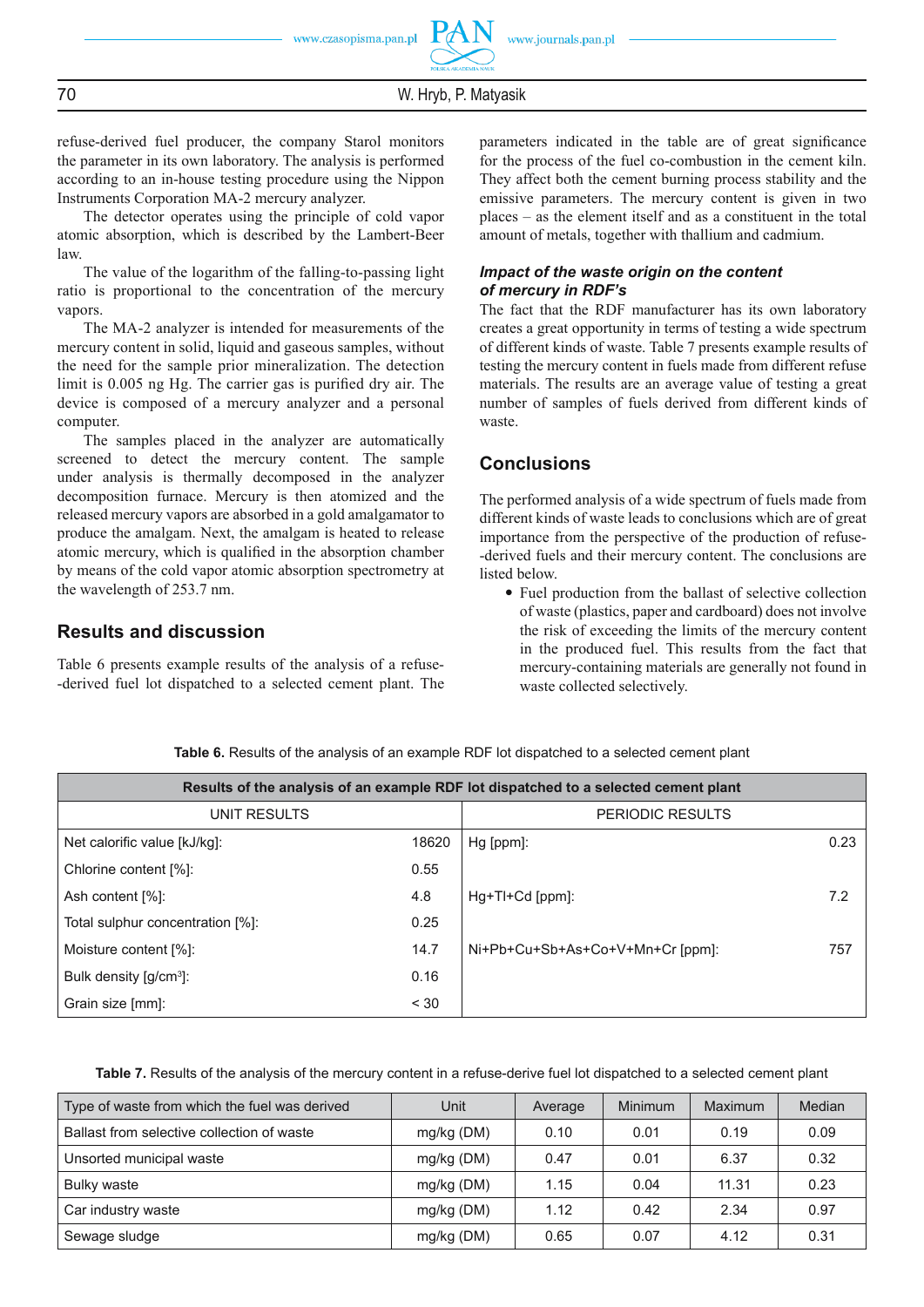- In the case of mixed and bulky municipal waste, a much greater variation in the parameter can be observed. In extreme cases, the waste is disqualified to be fed into the fuel production process without special preparatory procedures. This results from the fact that these waste types include elements such as worn-out fluorescent lamps, batteries, mercurial thermometers, etc., which are thrown into rubbish bins by residents who do not care for waste sorting.
- Waste coming from the car industry and dismantling of no longer used vehicles (e.g. combustible fractions from the shredder) can also be characterized by a higher content of mercury due to electronic and electrical elements which could not be removed from the waste earlier.
- Stabilized and dried sewage sludge fed directly into the cement industry with no addition of other waste streams or being a component of the refuse-derived fuel is characterized by a wide range of the mercury content. This results primarily from inappropriate waste management in households, which is also the case for other streams of municipal waste.

In plants producing RDF's where drying is applied to reduce the fuel content of moisture and to increase the calorific value, the extra effect is a reduction in the mercury content because the higher temperature involves evaporation of volatile mercury compounds.

In order to limit the possibility of mercury contamination of combustible fractions used as a fuel component, the public should be educated about selective waste collection with a special emphasis on appropriate handling of waste containing mercury.

The standards of emissions related to the refuse-derived fuel combustion and co-combustion are more restrictive than those established for the hard coal combustion, which justifies the opinion that the use of refuse-derived fuels in combined heat and power plants and in cement plants is more friendly to the environment.

New, more efficient sorbents may facilitate a reduction in the emissions of mercury resulting from the combustion of refuse-derived fuels [Wdowin et al. 2014].

# **Acknowledgements**

This work was supported by the Faculty of Power and Environmental Engineering, Silesian University of Technology (statutory research).

# **References**

- BAT (2010). Ministry of the Environment. Reference document on BAT's in the cement and lime industry and in magnesium oxide production, BAT, (http://ippc.mos.gov.pl/ippc/custom/ Cementownie\_2010(1).pdf (13.04.2017)).
- BAT-BEP, cement clinker production (2015). (http://www. mercuryconvention.org/Portals/11/documents/BAT-BEP%20 draft%20guidance/Cement\_clinker\_production.pdf (13.04.2017)).
- BAT conclusions production of cement (2013). Ministry of the Environment. European Commission Implementing Decision of 26 March 2013 establishing the best available techniques (BAT) conclusions on industrial emissions for the production of cement, lime and magnesium oxide, (http://ippc.mos.gov.pl/ippc/custom/ konkluzje%20Cement.pdf (13.04.2017)).
- Czajka, K. (2013). Physiochemical properties of mixed municipal waste – the waste potential, Part III, *Przegląd Komunalny*, 7.
- E-PRTR (2013). http://prtr.ec.europa.eu/pollutantreleases.aspx (05.01.2017)).
- ERFO, European Recovered Fuel Organisation, (https://www.erfo. info/who-is-erfo (14.02.2018)).
- Genon, G. & Brizio E. (2008). Perspectives and limits for cement kilns as a destination for RDF, *Waste Management*, 28, pp. 2375–2385.
- Głodek, E. & Sładeczek, F. (2012). Mercury in the cement kiln installation, *Prace Instytutu Ceramiki i Materiałów Budowlanych*, No. 11 ISSN 1899-3230, Year V, Warszawa–Opole.
- Hławiczka, S. & Cenowski, M. (2013). Systematics of anthropogenic processes generating solid waste containing mercury, *Inżynieria i Ochrona Środowiska*, 16, 1, pp. 125–140.
- Nasrullah, M., Vainikka, P., Hannula, J. & Hurme, M. (2015). Elemental balance of SRF production process: Solid recovered fuel produced from commercial and industrial waste, *Fuel*, 145, pp. 1–11.
- Polish Cement Association (2008). Alternative fuel derived from sorted municipal waste for the cement industry, Kraków 2008.
- Report (2015). Report on the functioning of the management of batteries and accumulators and worn-out batteries and worn- -out accumulators in 2014, Chief Inspectorate of Environmental Protection. Warszawa, 2015 (http://www.gios.gov.pl/pl/dlaobywateli/raporty-publikacje-opracowania (13.04.2017)).
- Reza, B., Soltani, A., Ruparathna, R., Sadiq, R. & Hewage, K. (2013). Environmental and economic aspects of production and utilization of RDF as alternative fuel in cement plants: A case study of Metro Vancouver Waste Management, *Resources, Conservation and Recycling*, 81, pp. 105–114.
- Samolada, M.C. & Zabaniotou, A.A. (2014). Energetic valorization of SRF in dedicated plants and cement kilns and guidelines for application in Greece and Cyprus, *Resources, Conservation and Recycling*, 83 pp. 34–43.
- Sładeczek, F. (2012). Best available techniques (BAT) requirements for co-firing of waste in the cement industry, *Prace Instytutu Ceramiki i Materiałów Budowlanych*, 11, ISSN 1899-3230 Year V, Warszawa–Opole.
- Sobolewski, A., Wasilewski, R. & Stelmach, S. (2007). The use of solid recovered fuels in the power industry, *Polityka Energetyczna*, 10, Special Book 2/2007, PL ISSN 1429–6675.
- Szweda, M. (2017). Online database of waste (http://ibdo.pl/?page\_ id=771 (14.02.2018)).
- Technical Specification CEN/TS 15359:2006 Solid recovered fuels – Specifications and classes.
- Wagland, S.T., Kilgallon, P., Coveney, R., Garg, A., Smith, R., Longhurst, P.J., Pollard, S.J.T. & Simms, N. (2011). Comparison of coal/solid recovered fuel (SRF) with coal/refuse-derived fuel (RDF) in a fluidized bed reactor, *Waste Management*, 31, pp. 1176–1183.
- Wdowin, M., Wiatros-Motyka, M.M., Panek, R., Stevens, L.A., Franus, W. & Snape, C.E. (2014). Experimental study of mercury removal from exhaust gases, *Fuel* 128, pp. 451–457.